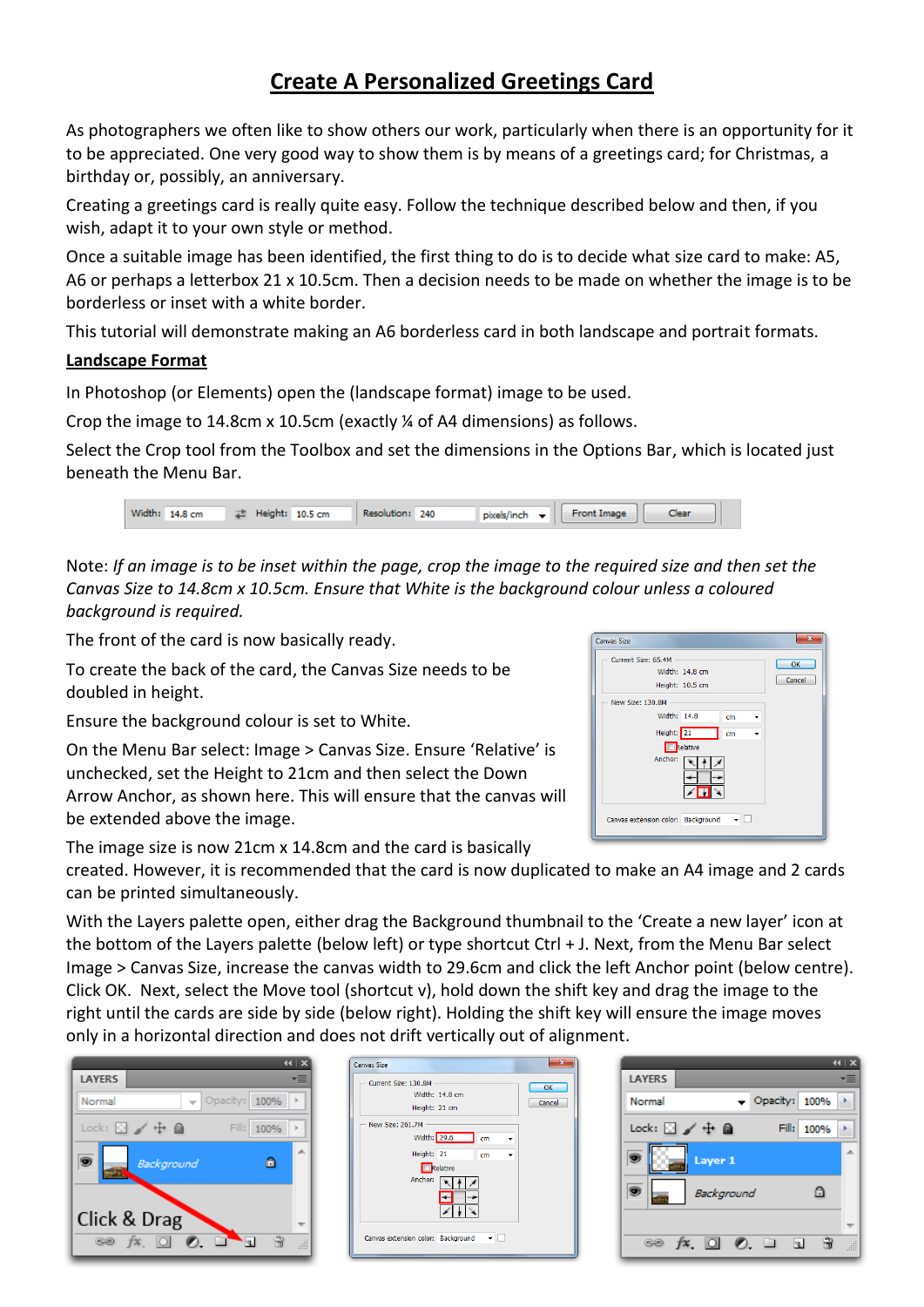The card can now be flattened (optional): Layer > Flatten Image.

If you wish to add text to the back side of the card, select the Text tool and type the text you want. Align the text in position on the back of one of the cards then flip the text, as follows:

Ensure the text layer is active. From the Menu bar select Edit > Transform > Rotate 180°.

Duplicate the text layer (Ctrl + J), hold the shift key down and drag the duplicate layer to the other card.

The image can now be flattened but leaving the text layers intact will ensure that they are editable in the future if changes are required.

To print the card, the image should be rotated 90° to portrait format or the printer driver should be set to 'landscape' mode. Additionally, the Borderless option must be selected to ensure the cards are printed right to the edges.

The completed card and associated Layers palette are shown here. The image has not been flattened in order to allow for future amendments. If the image is left in this orientation and the printer driver set to Landscape mode you should note that the image prints from left to right.



#### **Portrait Format**

In Photoshop (or Elements) open the (portrait format) image to be used.

Crop the image to 10.5cm x 14.8cm. Set the dimensions in the Crop tool Options bar.



Note: *If the image is to be inset within the card, crop to the required size then set the Canvas Size to 10.5cm x 14.8cm.*

Ensure the Background colour is White. Increase the Canvas Size. Ensure 'Relative' is unchecked, set the Width to 21cm and click the Right Anchor arrow. (Below Left)

The card is now basically created. However, it is recommended that this be doubled to print 2 cards on an A4 page.

Duplicate the layer: either drag and drop the Background thumbnail to the 'Create a new layer' icon at the bottom of the layers palette (below centre) or type Ctrl  $+$  J.

Increase the canvas to double the height.

Ensure 'Relative' is unchecked, set the height to 29.6cm and click the Down Anchor point (below right).

| <b>Canvas Size</b>                   |                 |    | $\overline{\mathbf{x}}$ |
|--------------------------------------|-----------------|----|-------------------------|
| Current Size: 3.97M                  |                 |    | OK                      |
|                                      | Width: 10.5 cm  |    |                         |
|                                      | Height: 14.8 cm |    | Cancel                  |
| New Size: 7.94M                      |                 |    |                         |
|                                      | Width: 21       | cm |                         |
|                                      | Height: 14.8    | cm |                         |
|                                      | Relative        |    |                         |
|                                      | Anchor:         |    |                         |
| Canvas extension color: Background v |                 |    |                         |

| <b>LAYERS</b>                     |            |                              |
|-----------------------------------|------------|------------------------------|
| Normal                            |            | Opacity: 100%<br>$\vert \nu$ |
| Lock: $\Box \nearrow \oplus \Box$ |            | Fill: 100%                   |
|                                   | Background | ۰                            |
| Drag and drop                     |            |                              |

| Current Size: 7.94M |                                    | OK     |
|---------------------|------------------------------------|--------|
|                     | Width: 21 cm                       |        |
|                     | Height: 14.8 cm                    | Cancel |
| New Size: 15.9M     |                                    |        |
|                     | Width: 21<br>cm                    |        |
|                     | Height: 29.6<br>cm                 |        |
|                     | Relative                           |        |
|                     | Anchor:                            |        |
|                     | Canvas extension color: Background | ▾┌     |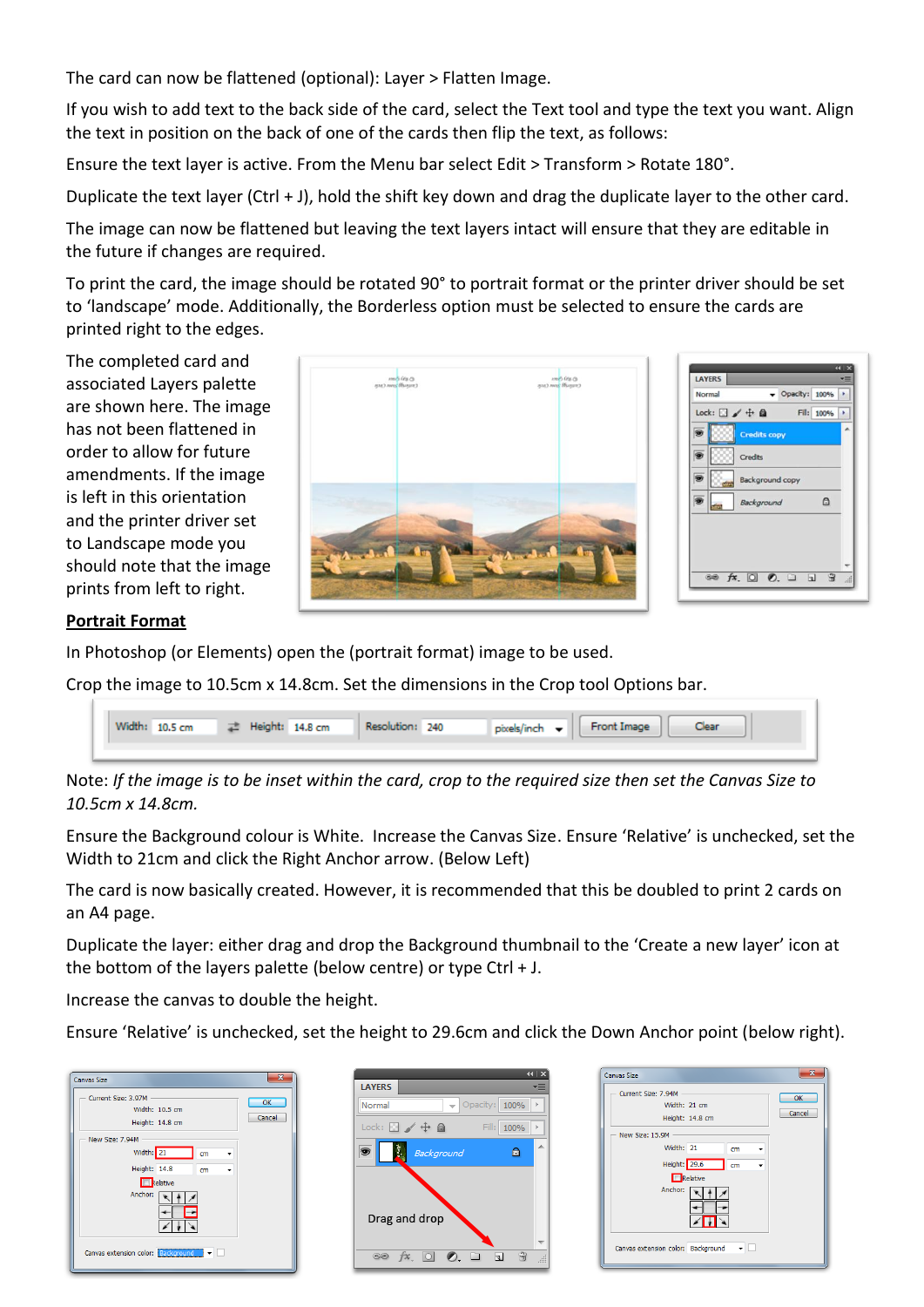With the upper layer active, hold down the shift key and drag the image upwards to fill the blank space.

If you wish to add text to the back side of the card, select the Text tool and type the text you want.

Align this to the required position on the back of one of the cards.

Duplicate the text layer: Drag and drop it onto the 'Create a new layer' icon at the bottom of the Layers Palette or type Ctrl + J. Drag the new layer to position it on the other card.

To print the card, ensure that Borderless is set in the printer driver.

### **Additional Text**

The text on the reverse of the card is likely to be just credits; perhaps your name and possible a description of the picture on the front. However, it is likely that you might want a message to go inside the card or perhaps put some text on the front of the card. For these elements a little extra creativity can often make a significant difference.

Text Inside The Card. . Probably the best way to incorporate text on the inside of your card is to create that text on new layers on top of the image of your card rather than create a new document. Positioning the text on the inside of the card will depend on which orientation the card is; landscape or portrait.

Landscape Format. Type the required text in the white area above the picture on one of the cards. Rotate the text 180° (as was done with any text used on the back of the card), position it, duplicate that text layer and drag it to position on the other card. Disable all layers other than the newly created text layers (click the eye icons on the left of the thumbnails in the Layers palette) then print the document again ensuring the paper is flipped vertically before it is loaded into the printer.

The completed card and associated Layers palette are shown here. To print the inside of the card the layers bounded by the red box (shown on the right) should be disabled. Click the eye icon on the left of each layer. Note the guides to mark the centre of each card for text placement.



Portrait Format. It is easier to add text to portrait format cards as this is quite simply added in normal, upright orientation but this time the text should be positioned on the right-hand side, on top of the picture area. The image prints from top to bottom so, for portrait format cards the paper should be rotated horizontally before it is put back into the printer. As with the landscape format details above, all layers other than the newly created text layers should be disabled.

Text on Front. Putting text on the front of the card (additional greetings, the location the picture was taken etc.) can add significant embellishment and is an opportunity to add a touch of creativity; particularly if layer effects are applied. There is a whole host of embellishments that can be added to a layer using layer effects, some of which work particularly well with text.

It is important to note that layer effects only work on layers. That means they will not work on the *Background* so this will need to be converted to a layer. Double-click the *Background* thumbnail and, in the resulting dialog box apply a name of your choice or accept the option given and click OK.

Select the Type tool, select a suitable font and font colour then type the message on the front of the card.